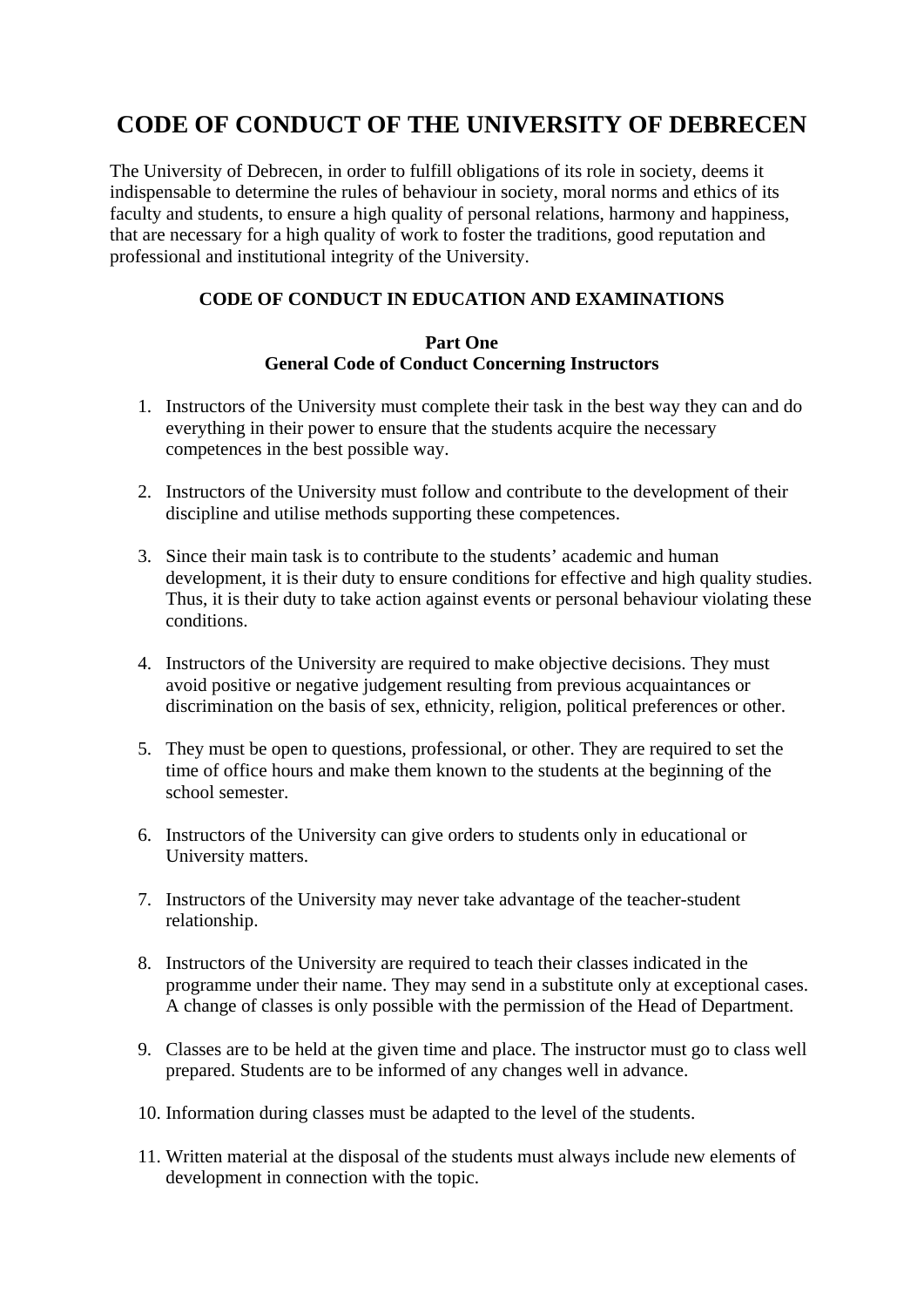- 12. Scientific research results reached with the cooperation of students may only be published with the name of the student appearing as co-writer.
- 13. Disabled students are to be given the necessary allowances during examination.

#### **Requirements in Connection with Oral and Written Exams and their Evaluation**

- 1. It is the duty of Instructors of the University to inform students of all the requirements and prepare them for examinations. They must be clear in the type of achievement required, conditions, time and circumstances of the examination, and must adhere to these at all times. They must make up a list of topics and present it to the students at the beginning of the semester if possible. The list must serve as the basis for examinations and should be adhered to at al times. They must make sure that the students have no access to the questions before examination.
- 2. The material of oral or written examinations is to be compiled in a way to be executed by all students completing the course or courses on which the exam is based. Contents of each test must be on the same difficulty level.
- 3. Instructors of the University are required to offer alternate examination dates spread evenly within the given period. The time for examinations for full time students may only be set for weekdays from 7am to 6pm and must be announced well in advance. In the case of oral exams the time is to be set in a way to avoid long periods of waiting.
- 4. Responsible and professional examining processes require instructors to organise oral examinations in a way that a third person (e.g. the next student preparing for his turn) is present. Examination in private is not permitted.
- 5. Examiners must ask students to present proof of identity before examinations.
- 6. Examiners must warn the student that in case prohibited means of help are used or one is caught and proved to be preparing to use these aids, the examination is annulled.
- 7. Special attention must be paid to students using permissible aids only, and not place honest students at a disadvantage because of the dishonesty of one of their fellow students.
- 8. In the case of essays written at home one evaluation aspect is how much of an original work it is.
- 9. Evaluation of written tests and the notification of students of the results should not take more than two weeks.
- 10. Evaluation of tests should be on the basis of unified, impartial criteria published in advance. Faculty should refrain from evaluation of the student's work in an offensive manner.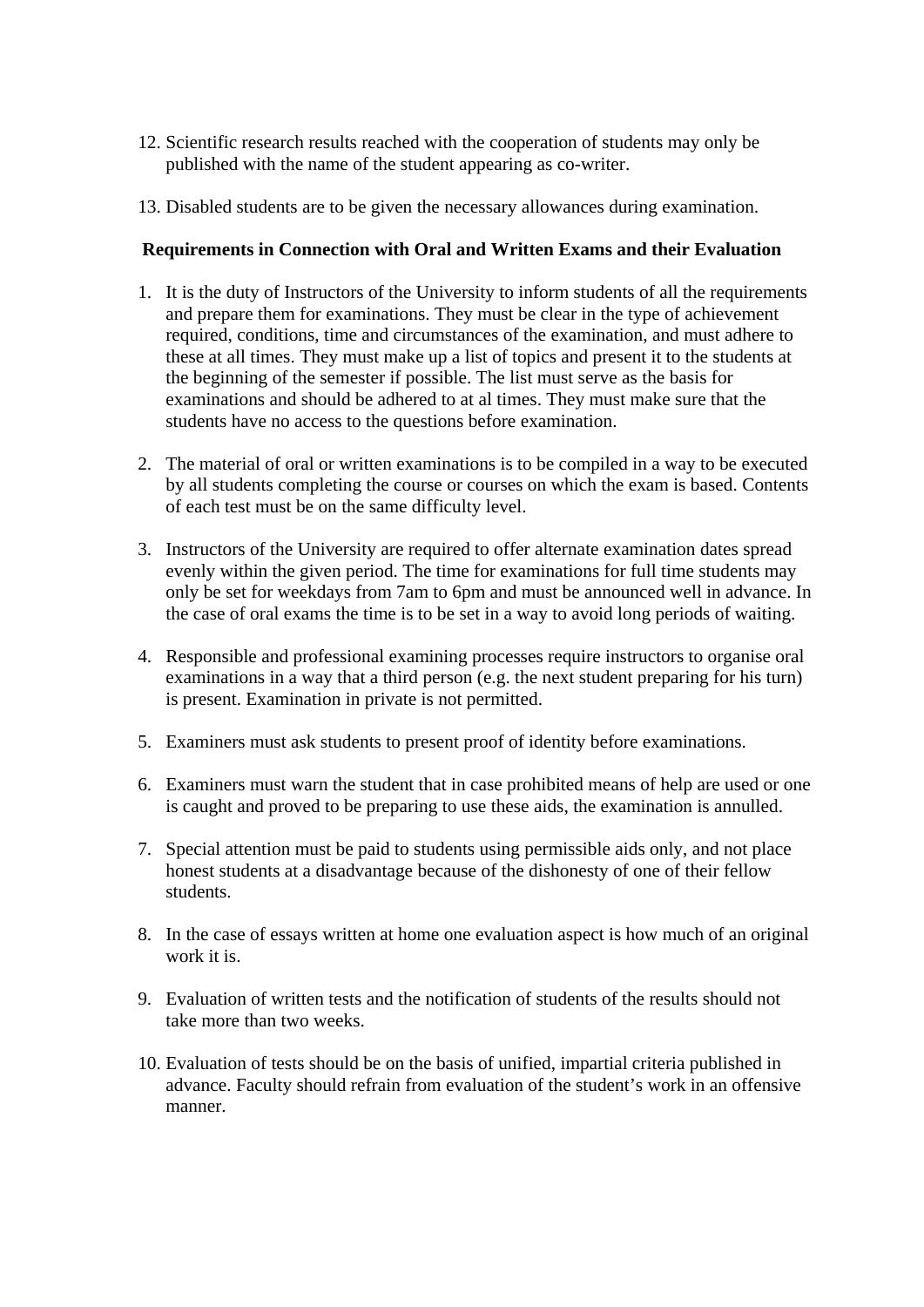- 11. In case of partial or complete failure of an exam, examiners are required to give reasons for their judgement and supply the correct answers upon request from the student.
- 12. Examiners must honour the oral examination event by dressing properly.
- 13. Examiners are required to observe rules of the treatment of student personal information and must not publish results without the students' consent.

#### **Part Two Ethical Norms Concerning Students**

- 1. Students may only use permissible aids during their work. Students acting otherwise gain unfair advantage and violate norms of correct professional activities.
- 2. The use of not permissible aids (books, notes or any electronic device) refers to
	- a) The use or attempt of using aids not permitted at written tests or home work,
	- b) Receiving the correct answers at written or oral exams from others either in person or through other means of contact (e.g. mobile phones),
	- c) Asking another student to act as a substitute at exams, or attempting at doing the exam as a substitute to another student.
- 3. The student may not have unauthorized access or may not attempt to gain unauthorized access to questions of the examination.
- 4. Students may not take writings, ideas or research work of another and represent them as their own (essays, diploma work, professional papers).
- 5. Students may not represent work done in cooperation with another as one's own and should not give false impression on the rate of one's own contribution.
- 6. Written work or part of a written work submitted to an instructor with the aim of obtaining grades, credit scores or other may not be submitted to another instructor without the first instructor's permission, neither at the same time, nor later.
- 7. Knowledge obtained at the University must not be used against the University for wrong purposes such as the creation of computer viruses, unauthorized entry into a computer, the use of unsafe methods in planning.
- 8. Students must present a proof of identity at examinations.
- 9. Students must honour the oral examination event by dressing properly.
- 10. Students must not use give to others or receive non permissible aids at examinations.
- 11. Students may represent their own research results during their work only with consideration of legal and university restrictions.
- 12. Students may only aid the work and professional advancement of others by honest means.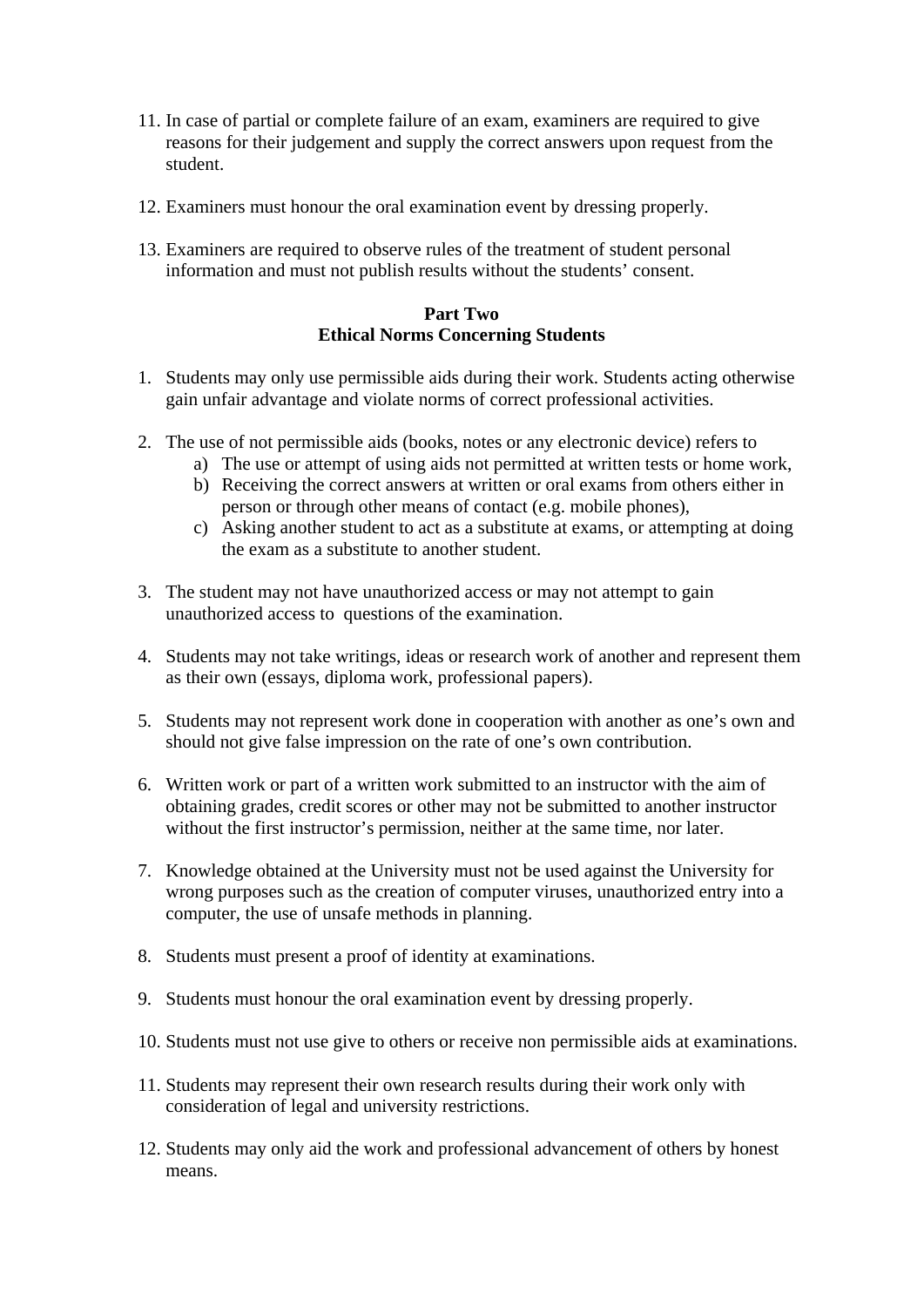- 13. Personal data submitted (e.g. at applications) must always be accurate.
- 14. Students are required to supply a correct, deliberate and objective opinion when asked, especially during a student evaluation process.

#### **Chapter… ETHICS COMMITTEE**

- 1. Violations of the above rules as well as cases of dispute are the responsibility of the Ethics Committee.
- 2. The committee consists of 9 members proposed by the three University Centres and the Student Union, two each. The president of the Committee is appointed by the Rector. In special ethical cases ad hoc members may be asked by the president to aid the work of the Committee.
- 3. The Committee Rules of Procedure are to be adopted within 30 days by the members.
- 4. The Committee must report on their operation and decisions to the University Senate at the end of each Academic Year.

### **Chapter… REPORTING THE VIOLATION OF RULES STATED IN THE CODE OF ETHICS**

- 1. Violation of the Norms of Ethics may be reported within 30 days of their becoming known, by the offended party or anyone familiar with the happenings and is willing to give proof of the validity of such reporting with disclosure of his/her identity.
- 2. No anonymous reportings are considered by the Committee.
- 3. No procedures are to take place in cases when the event took place more than three months before. In cases of continuous ethical offense the date of the last event is to be considered with view of identical or similar cases happening in the past.
- 4. Reportings must be as specific as possible, including the name of the person involved, the place and date of the event and proofs available.
- 5. Reportings may be made orally or in writing to the Rector, Deans and other institutional heads of the University or to the Student Union Representatives.
- 6. Oral reportings must be recorded and signed by the person reporting, the person receiving the report and the person drawing up the report.
- 7. Reportings and the submitted proof must be presented to the President of the Ethics Committee without delay, but within 3 working days at latest.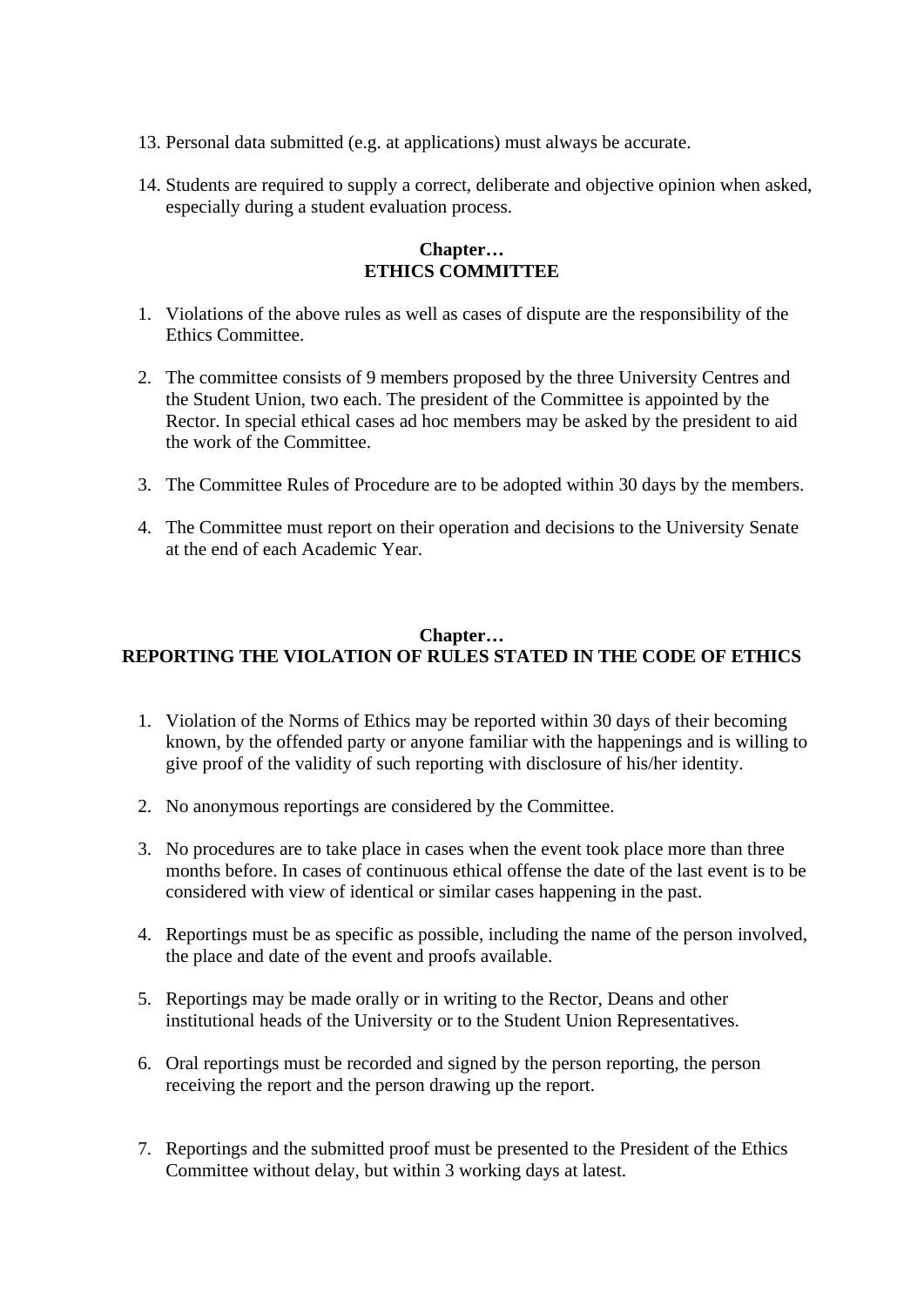8. The person reporting the offence must be informed about the arrival of the reporting by the President of the Committee within 3 working days.

## **GENERAL RULES OF PROCEEDINGS**

- 1. No proceedings or legal actions can be taken that would put the suspect of the case at a disadvantageous position in case of a suspicion without proof.
- 2. Suspects of each case must be heard, unless circumstances of the case clearly prove that the reportings are groundless.
- 3. The person reporting the offence must not face disadvantages. However, groundless reportings by the same person at a number of times are considered an ethical offense.
- 4. The Ethics Committee may take the following decisions:
	- a) State that the offense in question is a violation of the rules of the Code,
	- b) Order the offence to be made public at the University of Debrecen
	- c) Order disciplinary proceedings in case the violation of norms impose the suspicion of disciplinary offence,
	- d) The Committee may request the Rector to file a criminal complaint in case of suspected criminal offence.
- 5. The Persons reporting the offence, the suspect and the victim must be informed of the Decisions of the Ethics Committee, first during the committee meeting, if they are present, and second, in writing within 8 days. The letter must be delivered to the above persons' hands or mailed by registered mail. As soon as the letters are delivered, sanctions may be carried out.
- 6. Sanctions are delayed in case either of the parties decides to appeal against the decision of the Committee.

#### **APPEALS**

Appeals against the decisions of the Ethics Committee must be addressed to the Rector of the University within 8 days, who is required to assess them within 15 days.

The above rules that are part of the Ethics Code of the University of Debrecen were accepted by the Senate of the University of Debrecen in Decision No.  $16/2007$  (XI.15) dated  $15<sup>th</sup>$